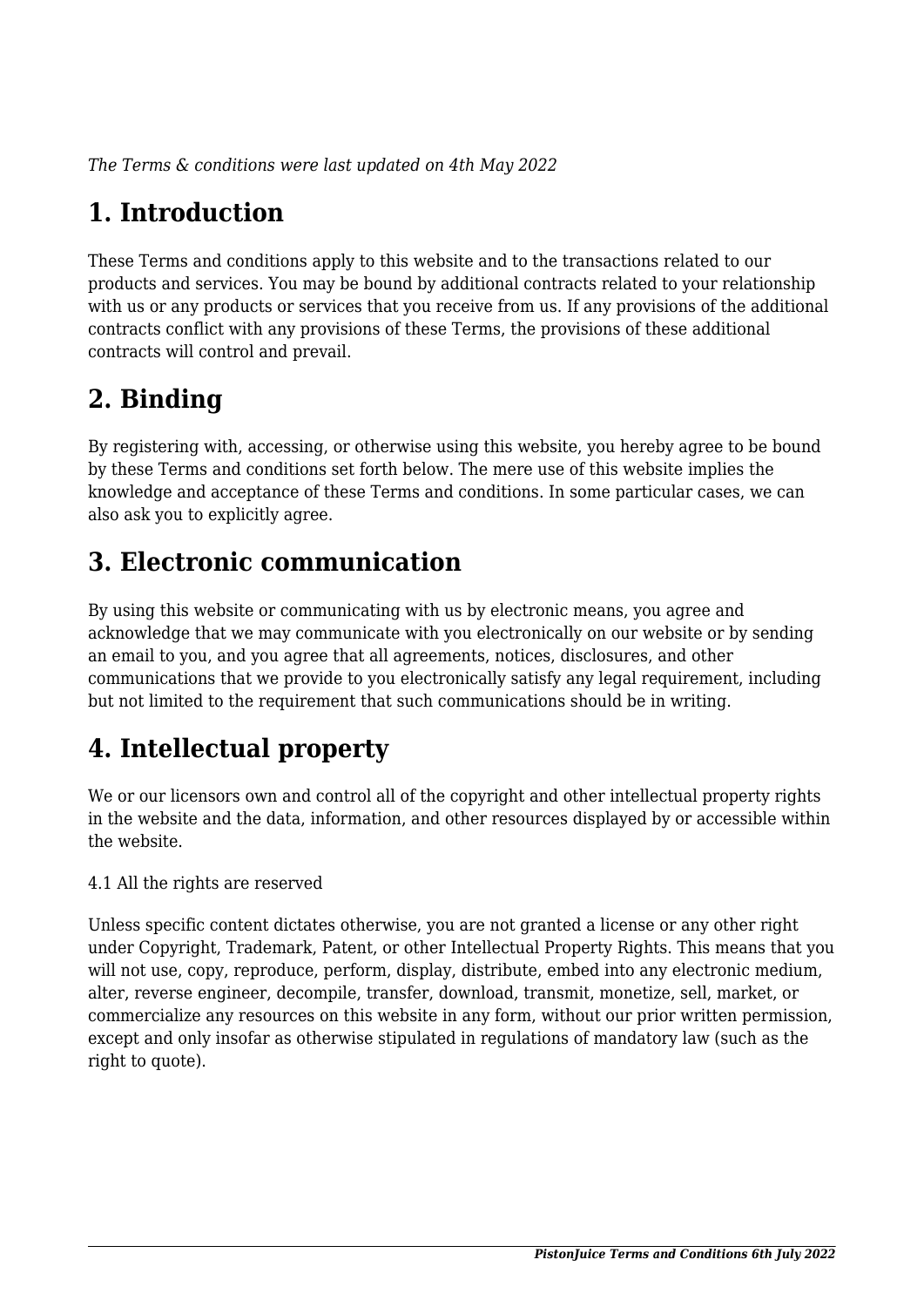## **5. Third-party property**

Our website may include hyperlinks or other references to other party's websites. We do not monitor or review the content of other party's websites which are linked to from this website. Products or services offered by other websites shall be subject to the applicable Terms and Conditions of those third parties. Opinions expressed or material appearing on those websites are not necessarily shared or endorsed by us.

We will not be responsible for any privacy practices or content of these sites. You bear all risks associated with the use of these websites and any related third-party services. We will not accept any responsibility for any loss or damage in whatever manner, however caused, resulting from your disclosure to third parties of personal information.

#### **6. Responsible use**

By visiting our website, you agree to use it only for the purposes intended and as permitted by these Terms, any additional contracts with us, and applicable laws, regulations, and generally accepted online practices and industry guidelines. You must not use our website or services to use, publish or distribute any material which consists of (or is linked to) malicious computer software; use data collected from our website for any direct marketing activity, or conduct any systematic or automated data collection activities on or in relation to our website.

Engaging in any activity that causes, or may cause, damage to the website or that interferes with the performance, availability, or accessibility of the website is strictly prohibited.

### **7. Content posted by you**

We may provide various open communication tools on our website, such as blog comments, blog posts, forums, message boards, ratings and reviews, and various social media services. It might not be feasible for us to screen or monitor all content that you or others may share or submit on or through our website. However, we reserve the right to review the content and to monitor all use of and activity on our website, and remove or reject any content in our sole discretion. By posting information or otherwise using any open communication tools as mentioned, you agree that your content will comply with these Terms and Conditions and must not be illegal or unlawful or infringe any person's legal rights.

#### **8. Idea submission**

Do not submit any ideas, inventions, works of authorship, or other information that can be considered your own intellectual property that you would like to present to us unless we have first signed an agreement regarding the intellectual property or a non-disclosure agreement. If you disclose it to us absent such written agreement, you grant to us a worldwide, irrevocable, non-exclusive, royalty-free license to use, reproduce, store, adapt, publish, translate and distribute your content in any existing or future media.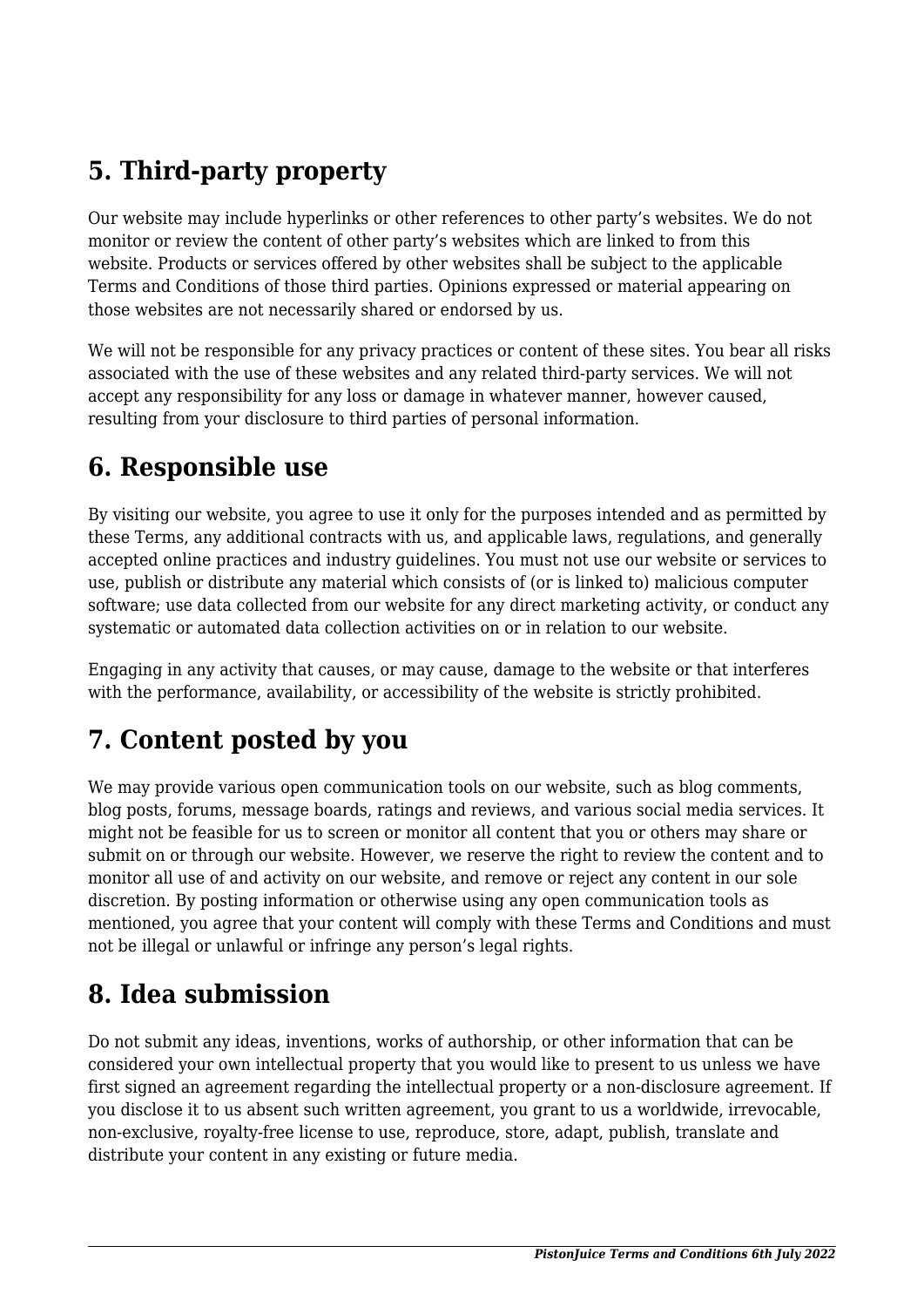#### **9. Termination of use**

We may, in our sole discretion, at any time modify or discontinue access to, temporarily or permanently, the website or any Service thereon. You agree that we will not be liable to you or any third party for any such modification, suspension or discontinuance of your access to, or use of, the website or any content that you may have shared on the website. You will not be entitled to any compensation or other payment, even if certain features, settings, and/or any Content you have contributed or have come to rely on, are permanently lost. You must not circumvent or bypass, or attempt to circumvent or bypass, any access restriction measures on our website.

#### **10. Warranties and liability**

Nothing in this section will limit or exclude any warranty implied by law that it would be unlawful to limit or to exclude. This website and all content on the website are provided on an "as is" and "as available" basis and may include inaccuracies or typographical errors. We expressly disclaim all warranties of any kind, whether express or implied, as to the availability, accuracy, or completeness of the Content. We make no warranty that:

- this website or our content will meet your requirements;
- this website will be available on an uninterrupted, timely, secure, or error-free basis.

Nothing on this website constitutes or is meant to constitute, legal, financial or medical advice of any kind. If you require advice you should consult an appropriate professional.

The following provisions of this section will apply to the maximum extent permitted by applicable law and will not limit or exclude our liability in respect of any matter which it would be unlawful or illegal for us to limit or to exclude our liability. In no event will we be liable for any direct or indirect damages (including any damages for loss of profits or revenue, loss or corruption of data, software or database, or loss of or harm to property or data) incurred by you or any third party, arising from your access to, or use of, our website.

Except to the extent any additional contract expressly states otherwise, our maximum liability to you for all damages arising out of or related to the website or any products and services marketed or sold through the website, regardless of the form of legal action that imposes liability (whether in contract, equity, negligence, intended conduct, tort or otherwise) will be limited to the total price that you paid to us to purchase such products or services or use the website. Such limit will apply in the aggregate to all of your claims, actions and causes of action of every kind and nature.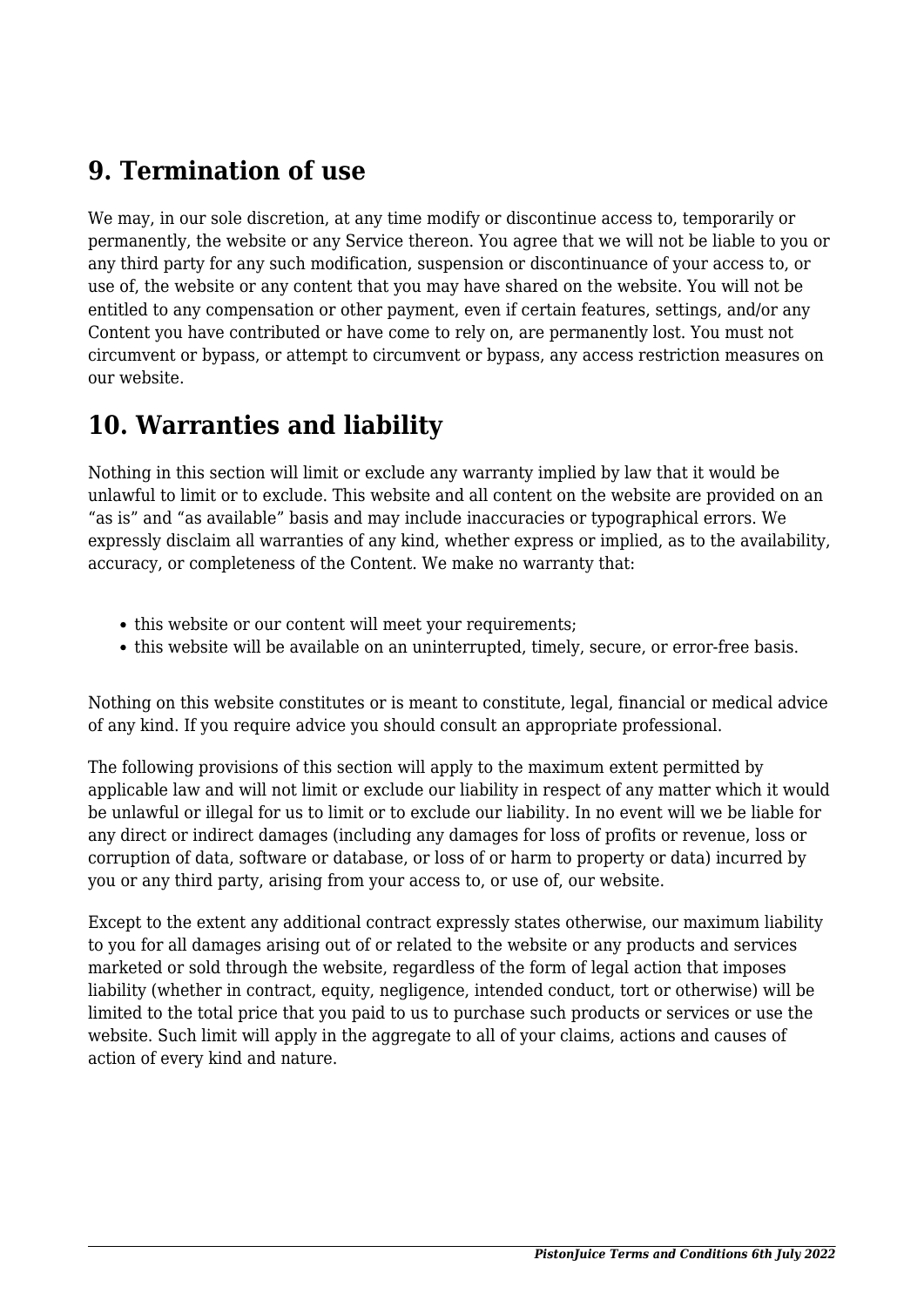# **11. Privacy**

To access our website and/or services, you may be required to provide certain information about yourself as part of the registration process. You agree that any information you provide will always be accurate, correct, and up to date.

We have developed a policy to address any privacy concerns you may have. For more information, please see our Privacy Statement and our [Cookie Policy](https://www.pistonjuice.com/cookie-policy-uk/).

### **12. Export restrictions / Legal compliance**

Access to the website from territories or countries where the Content or purchase of the products or Services sold on the website is illegal is prohibited. You may not use this website in violation of export laws and regulations of United Kingdom.

#### **13. Assignment**

You may not assign, transfer or sub-contract any of your rights and/or obligations under these Terms and conditions, in whole or in part, to any third party without our prior written consent. Any purported assignment in violation of this Section will be null and void.

#### **14. Breaches of these Terms and conditions**

Without prejudice to our other rights under these Terms and Conditions, if you breach these Terms and Conditions in any way, we may take such action as we deem appropriate to deal with the breach, including temporarily or permanently suspending your access to the website, contacting your internet service provider to request that they block your access to the website, and/or commence legal action against you.

### **15. Indemnification**

You agree to indemnify, defend and hold us harmless, from and against any and all claims, liabilities, damages, losses and expenses, relating to your violation of these Terms and conditions, and applicable laws, including intellectual property rights and privacy rights. You will promptly reimburse us for our damages, losses, costs and expenses relating to or arising out of such claims.

### **16. Waiver**

Failure to enforce any of the provisions set out in these Terms and Conditions and any Agreement, or failure to exercise any option to terminate, shall not be construed as waiver of such provisions and shall not affect the validity of these Terms and Conditions or of any Agreement or any part thereof, or the right thereafter to enforce each and every provision.